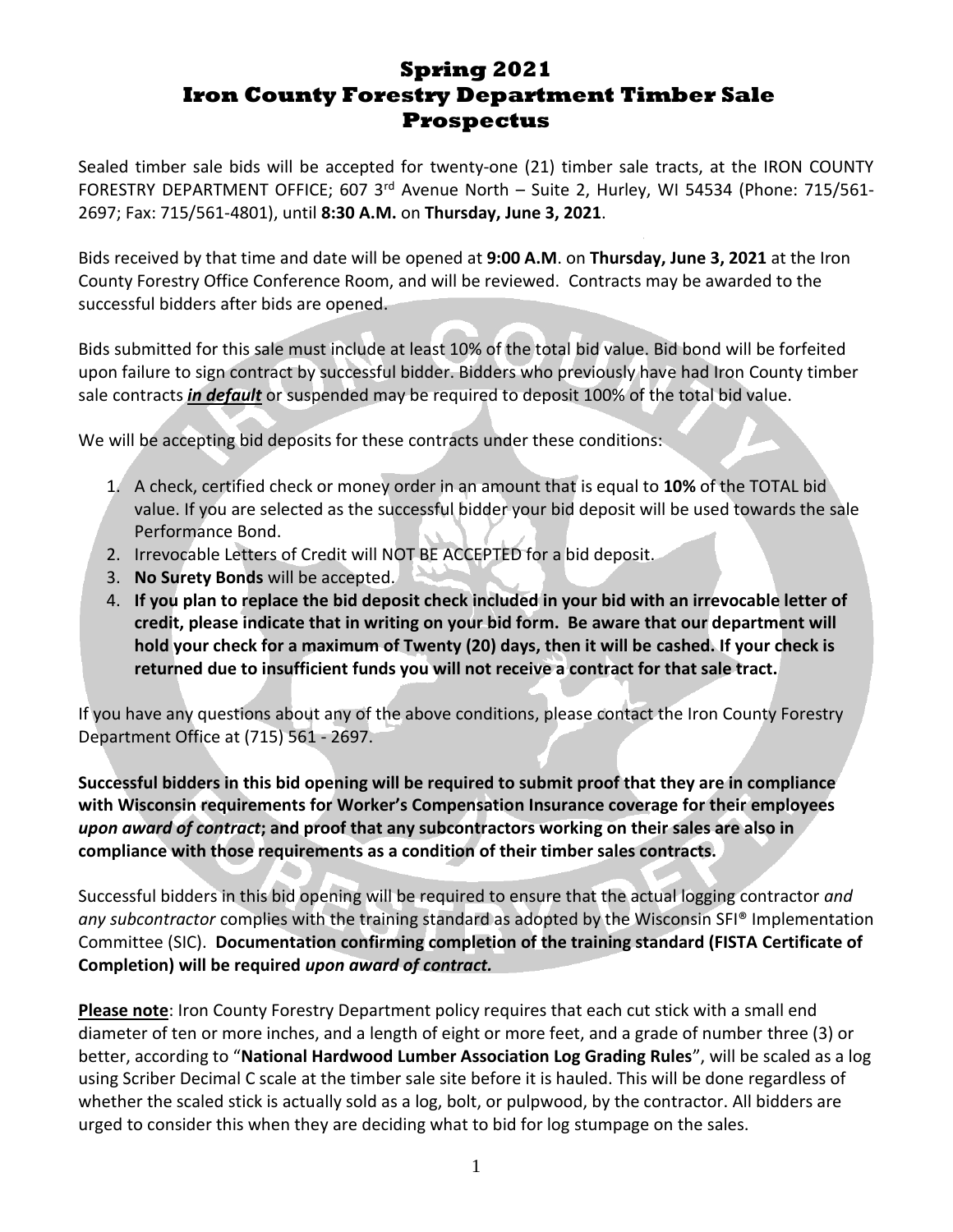Original contract length: All Contracts are for three (3) years unless otherwise noted. Contracts will expire July 1, 2024. (See prospectus and sale maps) **A one (1) year extension** *may* **be granted, with no stumpage increase, provided purchaser has paid for at least 50% of the total bid value.** Additional extensions of contracts may be granted by the Forestry Committee with up to a 10% stumpage increase.

DAMAGES: The Seller's damages upon the Purchaser's failure to perform this contract include, but are not limited to: Double the mill value, as determined by the Seller, for the timber cut, removed, or damaged without authorization under or in violation of this Contract.

Utilization will follow specifications described on the map or pulp to a 4-inch minimum top diameter, hardwood sawlogs to a 10-inch minimum top diameter, and softwood sawtimber to a 9-inch minimum top diameter.

Contractors interested in the utilization of biomass (waste) must contact the Iron County Forestry Department for price negotiation and harvest specifications prior to removal.

Prior to logging operations but within six (6) months of the bid opening, a down payment in the amount of:

- **15% of the total bid value** for sales greater than \$10,000 in bid value.
- The entire bid value for sales with a bid value under \$10,000.
- *90% of the bid value for purchasers who have previously failed to make timely payments.*

If cash, check, cashier's check or money order are used for the down payment, the down payment will be credited to the Contract upon Purchaser's payment of no less than 75% of the estimated sale value. If an irrevocable letter of credit is used for the down payment, the irrevocable letter of credit will be returned to the Purchaser upon Purchaser's payment of no less than 90% of the estimated sale value.

The Purchaser will have the option, at the Seller's discretion, to prepay for scale tickets.

The performance bond may be written by an insurance company licensed to do business in Wisconsin, a cash bond, an irrevocable letter of credit, or any other form of security acceptable to Seller. The bond must be valid for six months beyond the expiration of this contract. Failure to submit the bond will be considered a breach of this Contract and subject the Purchaser to liability for damages.

**Rutting Policy:** In order to provide quantitative standards for defining the limits of acceptable rutting as required for Forest Certification Standards, Iron County Forest enforces the following policy. This policy is a part of the 2021 Fifteen Year Comprehensive Forest Management Plan. These standards will be used on timber sales, landings, skid trails, forest roads and trails, recreation trails (motorized and nonmotorized), parks and the Harbor.

Materials that complement the standards are being developed by State and Federal entities. Our past experiences with managing soil quality have been used to develop this policy and will be implemented for future problem solving. These materials will provide information on how to avoid unintentional soil disturbances and how to correct them if they occur.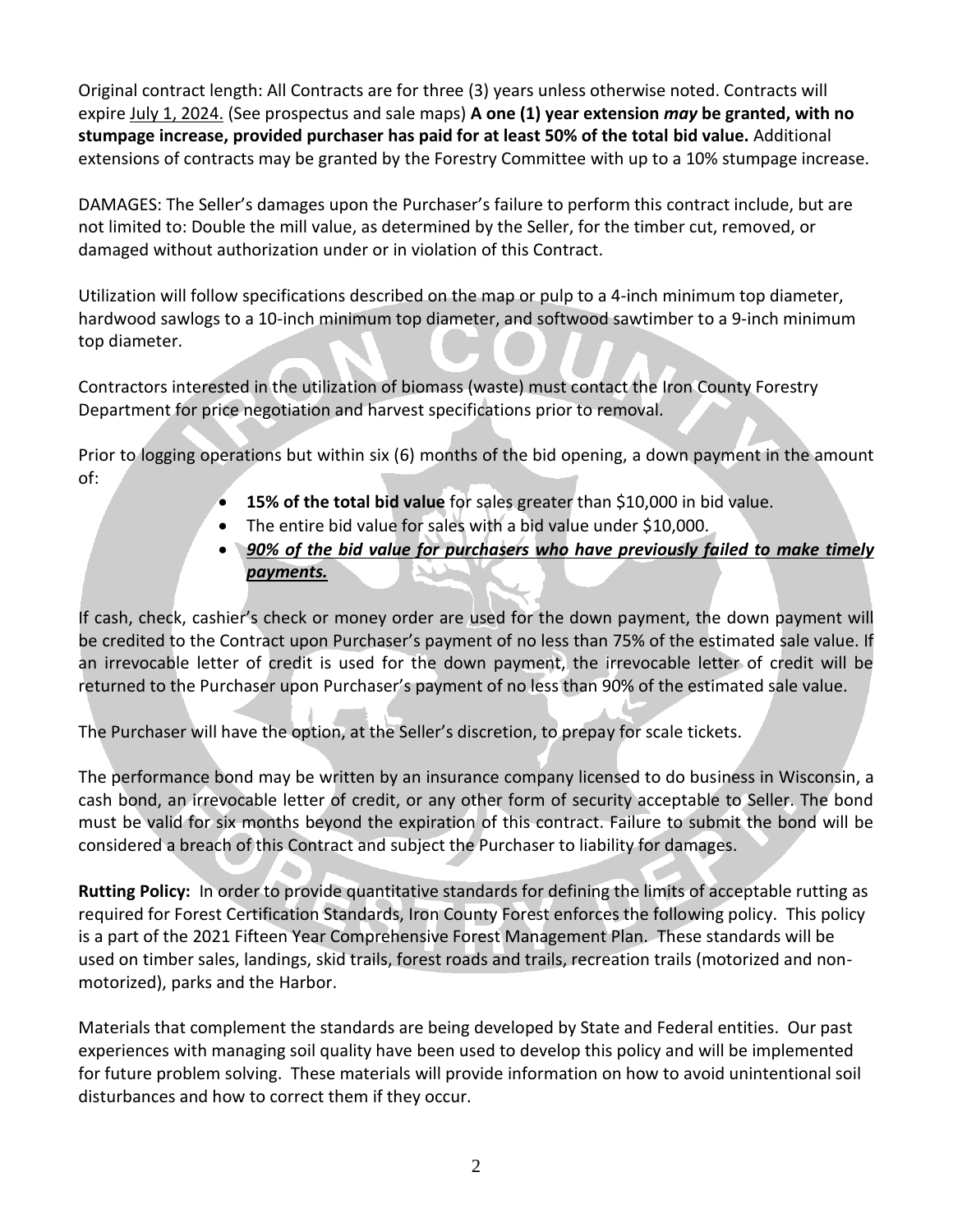This policy should be used in conjunction with field visits and in consultation with contractors, users and equipment operators. The policy should guide decisions made by the administrator and by users; but it does not mandate decisions. On the ground conditions and availability of equipment and other resources should also be considered.

Goals for the management of soil disturbance are to:

- Minimize inadvertent soil disturbance and potential adverse impacts to soil productivity, water quality, fish and wildlife habitat and other natural resources.
- Protect public investment in the Iron County Forest.
- Maintain roads and trails to intended design standards.
- Combine professional expertise and operator (user) experience in the formation of on the ground decisions.
- Provide a protocol for identifying and responding to maintenance needs.

The Iron County Forest recognizes that soil disturbances occur during forestry operations and recreational pursuits. Some disturbances are intentional, such as mechanical site preparation, construction of roads, landings and trails, and improvement of infrastructure and facilities. Other soil disturbances are unintentional, such as ruts or gullies, and may result in tree mortality, reduced forest soil productivity, and reduced water quality. Ruts and other soil disturbances visually suggest poor forest stewardship, even if forest productivity or water quality is not impacted.

Soil disturbance during logging or recreational use can be avoided or minimized by using appropriate equipment, by avoiding forest use on susceptible sites during wet periods, and by carefully monitoring and controlling operations. If they do occur, the potentially negative effects of soil disturbance can be mitigated by remedial actions such as reestablishing drainage or installing erosion controls. Repair and mitigation is less desirable than avoidance because of the cost of implementing and maintaining repair and mitigation practices, the loss of forest productivity, and the possibility that the soil degradation may not be correctable.

Areas with excessive levels of soil disturbance display degradation due to poor site conditions or excessive use. To avoid reaching excessive levels of soil disturbance and to avoid disruption in timber sale and other forest use activities, it shall be the policy of the Iron County Forest to take the following actions:

- Identify areas susceptible to soil disturbance and plan activities accordingly.
- Operate equipment and vehicles only when ground is frozen or dry enough to support the load.
- Monitor air temperature. Equipment or vehicles may not able to operate once temperatures rise above freezing.
- Avoid sharp turns, especially at base of hills.
- Avoid traveling through depressions.
- Utilize mats made from slash or manufactured material for temporary crossings. Remove when finished.
- Shift all operations to upland areas when soil or temperature conditions deteriorate.
- Reduce loads.
- Use low ground pressure equipment and vehicles.
- Use common sense while operating vehicles on the Iron County Forest, ask yourself "will I cause significant soil disturbance? Do I have the proper equipment and time to repair any damage I cause?"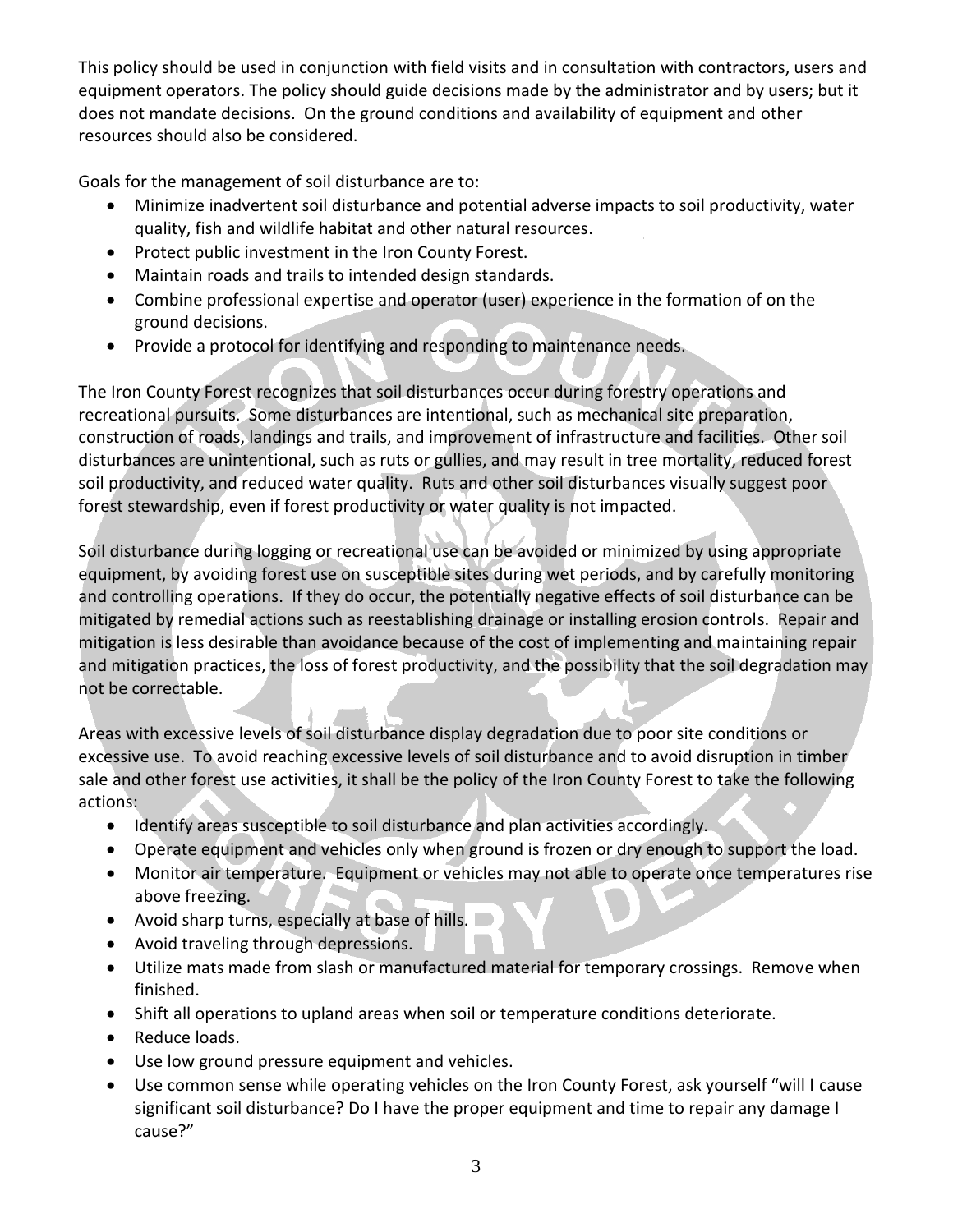Excessive soil disturbance requires special attention from timber sale administrators in order to make any necessary recommendations. Classifying a soil disturbance as excessive does not mandate closing of a timber sale or a forest road, however, actions should be taken, as appropriate, to minimize further soil disturbances. A guideline for excessive rutting is as follows:

| Roads, landings, skid trails, and           | A gully or rut 6 inches deep or more and is resulting                                                                    |
|---------------------------------------------|--------------------------------------------------------------------------------------------------------------------------|
| general harvest area                        | in channelized flow to a wetland, stream, or lake.                                                                       |
| Roads, landings, and primary<br>skid trails | In a riparian management zone (RMZ) or wetland, a<br>gully or rut is 6 inches deep or more and 100 feet<br>long or more. |
|                                             | In an upland area (outside of RMZ), a gully or rut is<br>10 inches deep or more and 66 feet long or more.                |
| Secondary skid trails and general           | A gully or rut is 6 inches deep or more and 100 feet                                                                     |
| harvest area                                | long or more.                                                                                                            |

**Note:** The depth is to be measured from the original soil surface to the bottom of the depression. If individual lug depressions are visible, the depth would be measured to the lesser of the two depths (the top of the lug). The length would be measured from the start of the too deep section to the end of the too deep section. Measurements are not cumulative.

**Iron County Forest Cordwood Weight Conversion Factors:** The following weight conversion methods may be used in the conversion of weight scale to standard 128 cubic foot cord.

| <b>Species</b>       | <b>Weight (lbs)</b> |
|----------------------|---------------------|
| <b>Hemlock</b>       | 4,800               |
| <b>Tamarack</b>      | 4,650               |
| <b>Red Pine</b>      | 4,500               |
| <b>Jack Pine</b>     | 4,250               |
| Balsam               | 4,250               |
| <b>White Pine</b>    | 4,200               |
| Spruce               | 4,000               |
| Cedar                | 3,150               |
| <b>White Oak</b>     | 5,850               |
| <b>Red Oak</b>       | 5,500               |
| <b>Yellow Birch</b>  | 5,350               |
| <b>Hard Maple</b>    | 5,100               |
| $E$ Im               | 5,000               |
| <b>Balsam Poplar</b> | 4,900               |
| White Birch          | 4,800               |
| Ash                  | 4,600               |
| Soft Maple           | 4,550               |
| Aspen                | 4,500               |
| Basswood             | 3,850               |
| Mixed Hardwood       | 4,800               |
|                      |                     |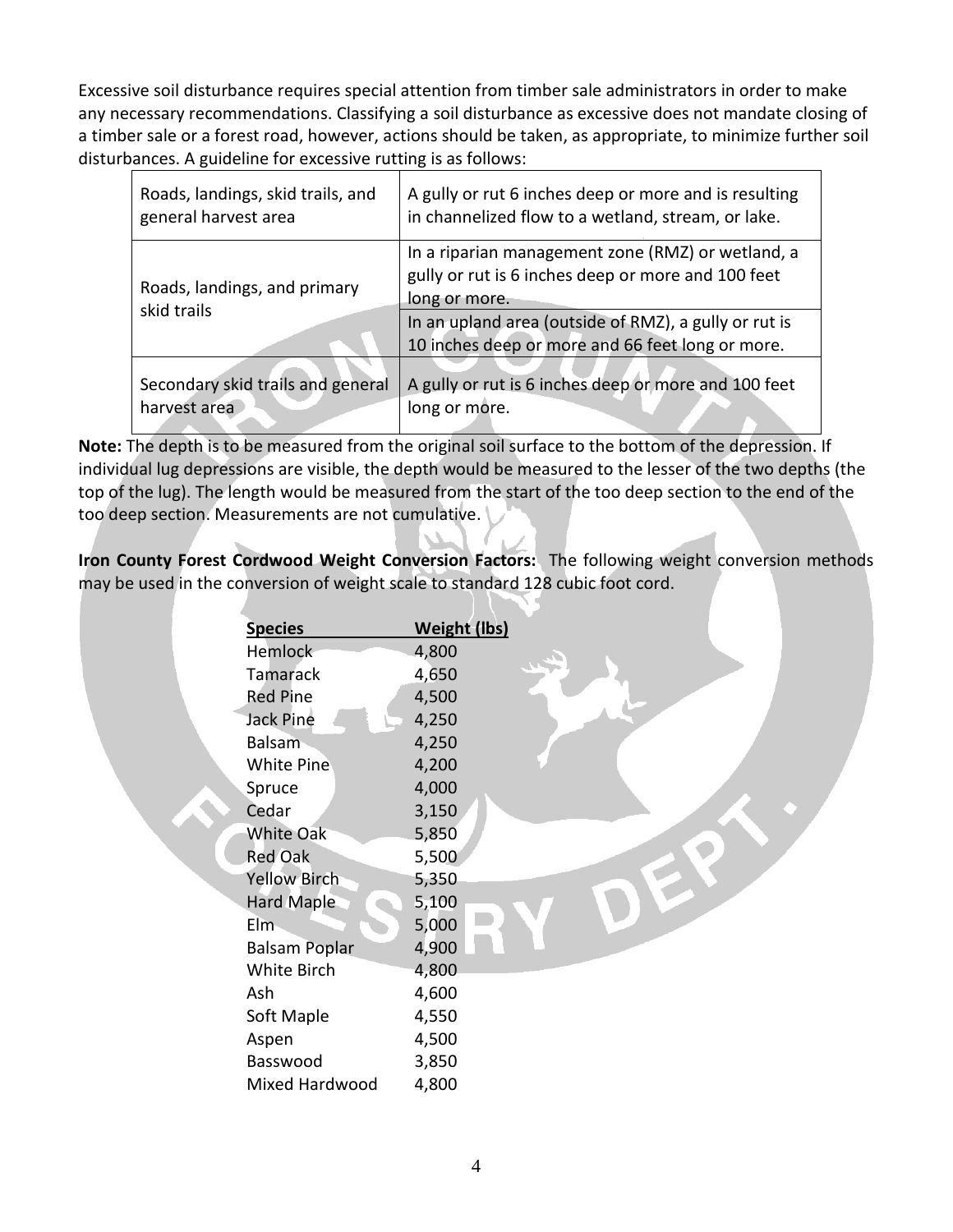### **Tract 6-19**

Sec 16, T46N, R1E, Town of Saxon (Hwy 122).

Estimated to be: 34 MBF Sugar Maple, 54 MBF Mixed Hardwood, 485 cord Mixed Hardwood, 130 cord Aspen, 15 cord Balsam Fir, 15 cord Spruce, 325 cord Basswood.

HARVEST SPECIFICATIONS: Harvest all merchantable aspen, balsam fir, spruce, ash, basswood, and ironwood. Harvest all other hardwood species greater than 10 inches dbh. Leave all cedar, hemlock, oak, elm, and pine. Utilize pulpwood to a 4 inch top diameter, sawlogs to a minimum 10 inch top diameter. Follow the BMP's and prevent/minimize rutting along with damage to residual trees. Sale boundaries are two red dots and blue line.

Sale area is 69 acres and is cross-hatched on the map.

NO BIDS LESS THAN: \$300.00 per MBF Sugar Maple, \$150.00 per MBF Mixed Hardwood, \$15.00 per cord Mixed Hardwood, \$20.00 per cord Aspen, \$9.00 per cord Balsam Fir, \$22.50 per cord Spruce, \$5.00 Basswood.

#### **Tract 10-20**

Sec 18 & 19, T44N, R3E, Town of Oma; Sec 24 & 25, T44N, R2E, Town of Carey (Old Hwy 51) Estimated to be: 35 MBF Mixed Hardwood, 1610 cord Mixed Hardwood, 1000 cord Aspen, 190 cord Balsam Fir, 130 cord Spruce.

HARVEST SPECIFICATIONS: Harvest Specifications Area 1 (116 acres): Harvest everything with at least a 100 inch merchantable pulpstick. Do not harvest yellow birch less than 11 inches in diameter. Also do not harvest tamarack, elm, oak, cedar, hemlock, and pine. Utilize pulpwood to a 4 inch top diameter, sawlogs to a minimum 10 inch top diameter. Follow the BMP's and prevent/minimize rutting along with damage to residual trees. Sale boundaries are two red dots.

Harvest Specifications Area 2 (63 acres): Harvest all trees marked with orange paint along with all aspen, balsam fir, and spruce. Utilize pulpwood to a 4 inch top diameter, sawlogs to a minimum 10 inch top diameter. Follow the BMP's and prevent/minimize rutting along with damage to residual trees. Harvest will not take place from April  $1^{st}$  through July  $1^{st}$ . Sale boundaries is solid red line.

Sale area is approximately 179 acres and is cross-hatched on the map.

NO BIDS LESS THAN: \$135.00 per MBF Mixed Hardwood, \$16.40 per cord Mixed Hardwood, \$16.00 per cord Aspen, \$8.00 per cord Balsam Fir, \$21.60 per cord Spruce.

#### **Tract 14-20**

Sec 5 & 7, T44N, R4E, Town of Oma (Kichak Rd)

Estimated to be: 9 MBF Sugar Maple, 30 MBF Mixed Hardwood, 875 cord Mixed Hardwood, 80 cord Aspen, 145 cord Balsam Fir, 100 cord Spruce.

HARVEST SPECIFICATIONS: Area 1 (58 acres) Harvest all trees marked with orange paint along with all aspen, balsam fir, and spruce. Utilize pulpwood to a 4 inch top diameter, sawlogs to a minimum 10 inch top diameter. Follow the BMP's and prevent/minimize rutting along with damage to residual trees. Harvest will not take place from April 1<sup>st</sup> through July 1<sup>st</sup>. Sale boundaries is solid red line and blue property line.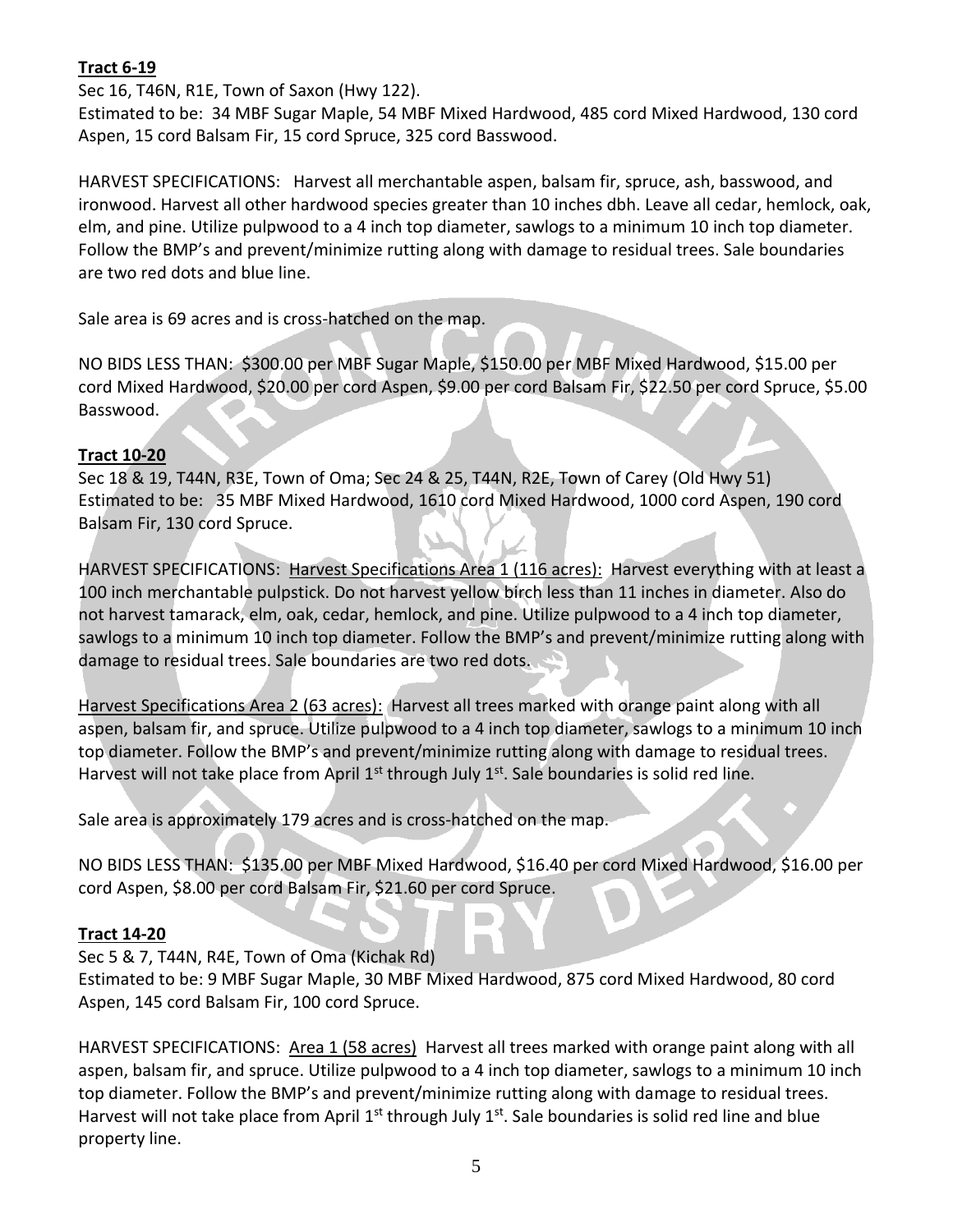Area 2 (30 acres) Harvest all trees with at least a 100 inch pulpstick. Do not harvest yellow birch less than 11 inches in diameter. Also do not harvest tamarack, elm, oak, cedar, hemlock, and pine. Utilize pulpwood to a 4 inch top diameter, sawlogs to a minimum 10 inch top diameter. Follow the BMP's and prevent/minimize rutting along with damage to residual trees. Sale boundaries are two red dots and blue line.

Sale area is 88 acres and is cross-hatched on the map.

NO BIDS LESS THAN: \$231.00 per MBF Sugar Maple, \$113.00 per MBF Mixed Hardwood, \$16.60 per cord Mixed Hardwood, \$16.80 per cord Aspen, \$8.40 per cord Balsam Fir, \$22.40 per cord Spruce.

### **Tract 15-20**

Sec 24, T44N, R3E; Sec 19, T44N, R4W, Town of Oma (CTH G). Estimated to be: 40 MBF Mixed Hardwood, 55 MBF Hard Maple, 850 cord Mixed Hardwood, 200 cord Aspen, 175 cord Balsam Fir, 25 cord Red Pine.

HARVEST SPECIFICATIONS: Single Tree Selection (79 acres): Cut all trees marked with orange paint, aspen, balsam fir, and ironwood. Avoid damage to established northern hardwood saplings – **cut** ironwood saplings >2" diameter. Leave all standing dead snags and den trees when safe to do so. Do not cut any white pine, white cedar, or hemlock.

Clear Cut/Coppice/Seed Tree (59 acres): Cut all aspen, balsam fir, red and sugar maple, and ironwood. Avoid damage to white pine and hemlock regeneration.

Utilize sawlogs to a 10" top diameter and pulpwood to a 4" top diameter. Utilize all trees that will yield one 100-inch pulp stick. Sale boundaries are either marked with red paint, blue paint, or border County Rd G. Strictly follow all Wisconsin Best Management Practices for water quality. Ensure soil is adequately dry or frozen to avoid rutting, soil compaction, and impact to ephemeral ponds. Retain all trees marked with red paint. Do not fell trees in or create skid trails over large areas of advanced regeneration or wet areas.

All slash will be evenly dispersed throughout sale area. No slash shall be left across red sale boundaries. Do not fell trees across the blue line on to private property. Any new hauling roads must be preapproved by the forester administering the sale. All woods roads must be in pre-condition upon sale completion. No harvesting between March 15 and June 30.

Sale area is 138 acres and is cross-hatched on the map.

NO BIDS LESS THAN: \$135.00 per MBF Mixed Hardwood, \$275.00 per MBF Hard Maple, \$20.00 per cord Mixed Hardwood, \$20.00 per cord Aspen, \$10.00 per cord Balsam Fir, \$39.60 per cord Red Pine.

#### **Tract 17-20**

Sec 10, T42N, R3E, Town of Mercer (Deer Lake Rd)

Estimated to be: 1 MBF Mixed Hardwood, 1150 cord Aspen, 600 cord Red Pine, 300 cord White Spruce, 210 cord Mixed Hardwood, 150 cord White Pine, 120 cord Jack Pine, 30 cord Balsam Fir.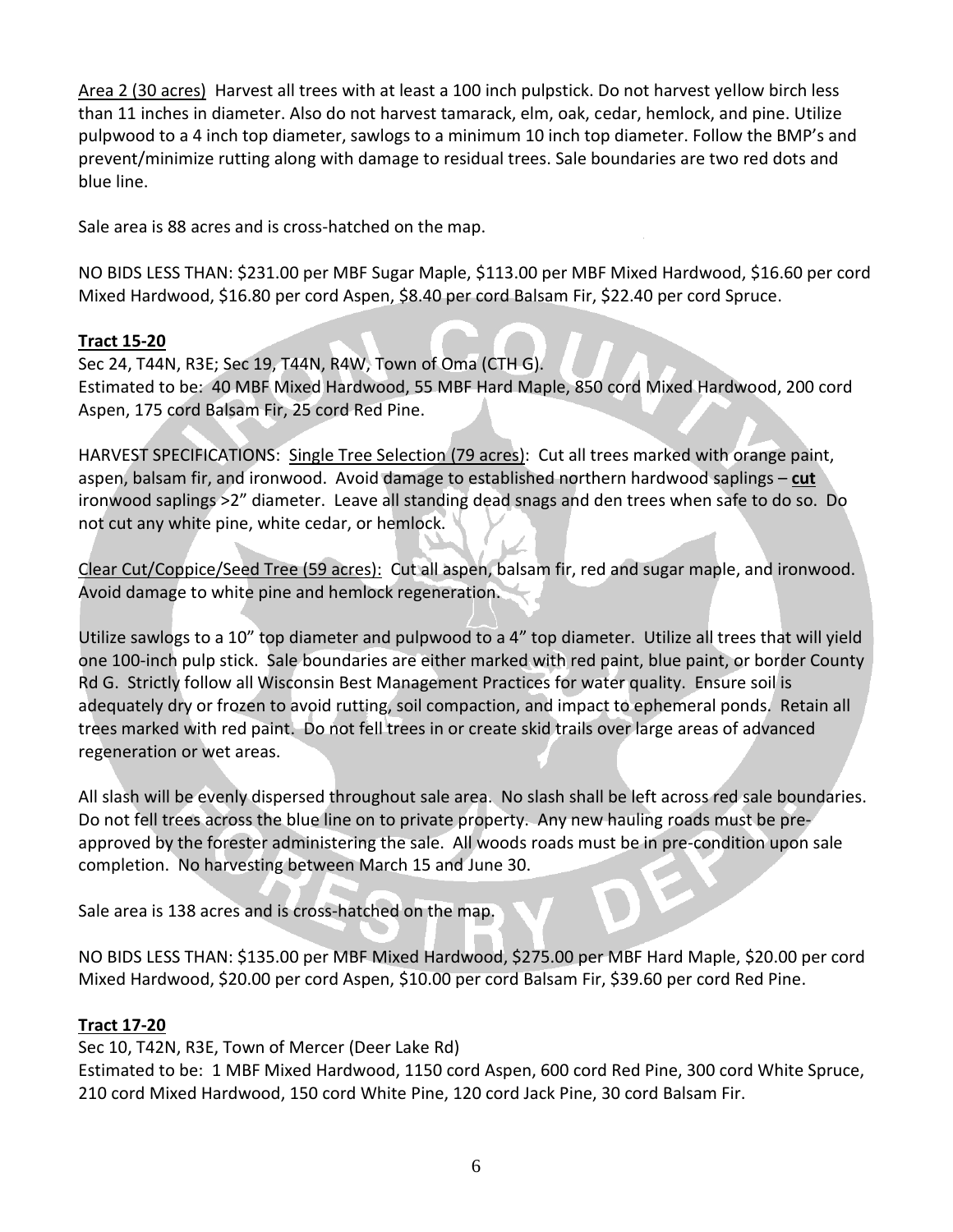HARVEST SPECIFICATIONS: Zone 1: (47 acres): Cut all marked red pine and white pine, all marked and unmarked white spruce, and other species 2" and up including all jack pine. Utilize all sawtimber to a 10" top diameter and all pulpwood to a 4" top diameter. Sale boundary is a red line. Any new forest road location and construction is subject to review and approval and all woods roads will be back bladed upon sale completion. Follow all BMP's. Care should be taken during harvesting to minimize and detrimental effects to the soils. Sale will be free of litter at all times. All slash will remain within sale parameters. No seasonal restrictions.

Zone 2: (25 acres): Cut all trees 2" and up including all pine. No cutting of oak and elm. Utilize all sawtimber to a 10" top diameter and all pulpwood to a 4" top diameter. Sale boundary is a red line and Deer Lake road. Follow all specifications like stated in Zone 1. No cutting from mid-May-July.

Sale area is 72 acres and is cross-hatched on the map.

NO BIDS LESS THAN: \$135.00 per MBF Mixed Hardwood, \$18.00 per cord Aspen, \$36.00 per cord Red Pine, \$15.00 per cord White Spruce, \$18.00 per cord Mixed Hardwood, \$27.00 per cord White Pine, \$27.00 per cord Jack Pine, \$9.00 per cord Balsam Fir.

### **Tract 18-20**

Sec 31, T47N, R1W; Sec 6, T46N, R1W, Town of Gurney (Zeros Rd). Estimated to be: 14 MBF Hard Maple, 34 MBF Basswood, 22 MBF Mixed Hardwood, 34 MBF Red Oak, 875 cord Mixed Hardwood, 365 cord Basswood, 170 cord Red Oak, 50 cord Aspen.

HARVEST SPECIFICATIONS: Harvest all trees marked with orange paint and all aspen with at least one (1) 100'' pulp stick. Utilize all sawlogs to a 10'' minimum top diameter and all pulpwood to a 4'' minimum top diameter. Follow all water quality BMP's and prevent/minimize rutting and damage to residual trees. Sale boundary is marked with red paint lines, portions of blue lines, and uses Zeros Road as the west sale boundary, as indicated on the map. No harvesting from April 1 through June 30 without authorization from Iron County Forestry Department.

Zeros Road shall be kept free of logging debris. No slash shall be left across blue property lines. Back blade all roads upon sale completion. Protect regeneration.

Sale area is 138 acres and is cross-hatched on the map.

NO BIDS LESS THAN: \$281.00 per MBF Hard Maple, \$138.00 per MBF Basswood, \$138.00 per MBF Mixed Hardwood, \$255.00 per MBF Red Oak, \$18.40 per cord Mixed Hardwood, \$5.10 per cord Basswood, \$14.30 cord Red Oak, \$18.40 cord Aspen.

#### **Tract 19-20**

Sec 19, T47N, R1W, Town of Gurney (Fire Lane Rd). Estimated to be: 700 cord Red Pine, 25 cord White Pine.

HARVEST SPECIFICATIONS: Cut all orange marked red pine and white pine trees. Utilize pulpwood to a 4" top diameter. Sale boundaries are the powerline to the northeast, Fire Lane road, and younger red pine stands. Any new forest road location and construction is subject to review and approval and all roads will be back bladed upon sale completion. Follow all BMP's. Sale will be free of litter at all times. All slash will remain within cutting area. No seasonal restrictions.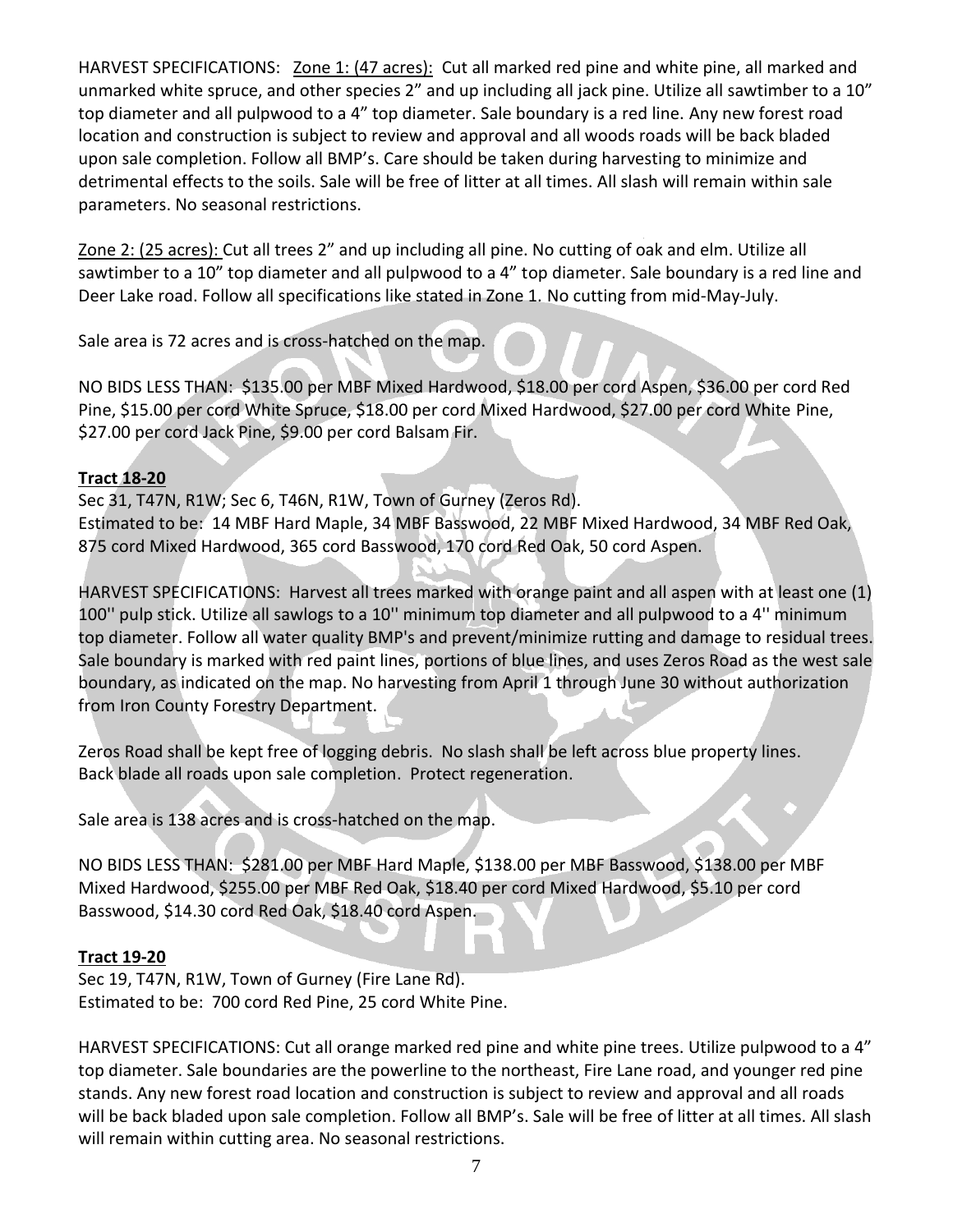Sale area is 27 acres and is cross-hatched on the map.

NO BIDS LESS THAN: \$36.00 per cord Red Pine, \$27.00 per cord White Pine.

#### **Tract 20-20**

Sec 5 & 8, T44N, R1W, Town of Anderson (Bull Gus Rd.)

Estimated to be: 18 MBF Hardwood, 46 MBF Mixed Hardwood, 12 MBF Red Oak, 1330 cord Mixed Hardwood, 100 cord Red Oak, 45 cord White Spruce.

HARVEST SPECIFICATIONS: Harvest all trees marked with orange paint. Utilize all sawlogs to a 10" minimum top diameter and all pulpwood to a 4" minimum top diameter. Follow all water quality BMP's and prevent/minimize rutting and damage to residual trees. No slash shall be left in intermittent streams or wetlands. Sale boundary is marked with red paint lines. No harvesting April 1 to June 30 without authorization from Iron County Forestry Department.

Backblade all roads upon sale completion. Protect regeneration. Protect survey monuments.

Sale area is 133 acres and is cross-hatched on the map.

NO BIDS LESS THAN: \$264.00 per MBF Hard Maple, \$130.00 per MBF Mixed Hardwood, \$240.00 per MBF Red Oak, \$17.30 per cord Mixed Hardwood, \$13.40 per cord Red Oak, \$24.00 per cord White Spruce.

## **Tract 23-20**

Sec 30, T43N, R1E, Town of Knight (Duck Lake Rd). Estimated to be: 20 MBF Sugar Maple, 10 MBF Mixed Hardwood, 700 cord Mixed Hardwood, 100 cord Balsam Fir, 45 cord White Spruce.

HARVEST SPECIFICATIONS: Single Tree Selection: Cut all trees marked with orange paint, cut or crush all ironwood and musclewood, and cut all balsam fir and spruce with two 100" pulp sticks or more. Leave all standing dead snags and den trees when safe to do so. Do not cut any balsam or spruce with less than two sticks, any pine, white cedar, hemlock, or american elm.

Group Selection with Thinning: Follow the same specifications as the single tree selection stands. Group removal areas are roughly a chain wide and every stem within them is marked with orange paint. Cut or crush every stem within the gaps, including shrubs, and do not damage surrounding unmarked trees. Minimize damage to existing regeneration.

Utilize sawlogs to a 10" top diameter and pulpwood to a 4" top diameter. Sale boundaries are either marked with red paint, blue paint, a recent shelterwood harvest, or border Duck Lake Rd. Strictly follow all Wisconsin Best Management Practices for water quality. Ensure soil is adequately dry or frozen to avoid rutting and soil compaction. All slash shall be evenly dispersed throughout the sale area. No slash shall be left across sale boundaries or in wildlife openings. Leave unmerchantable logs where they're cut to remain as coarse woody debris (ex: large diameter, hollow or rotten logs with no value). All woods roads that are used for this sale will be back bladed upon sale completion. No harvesting between April 1 and July 1!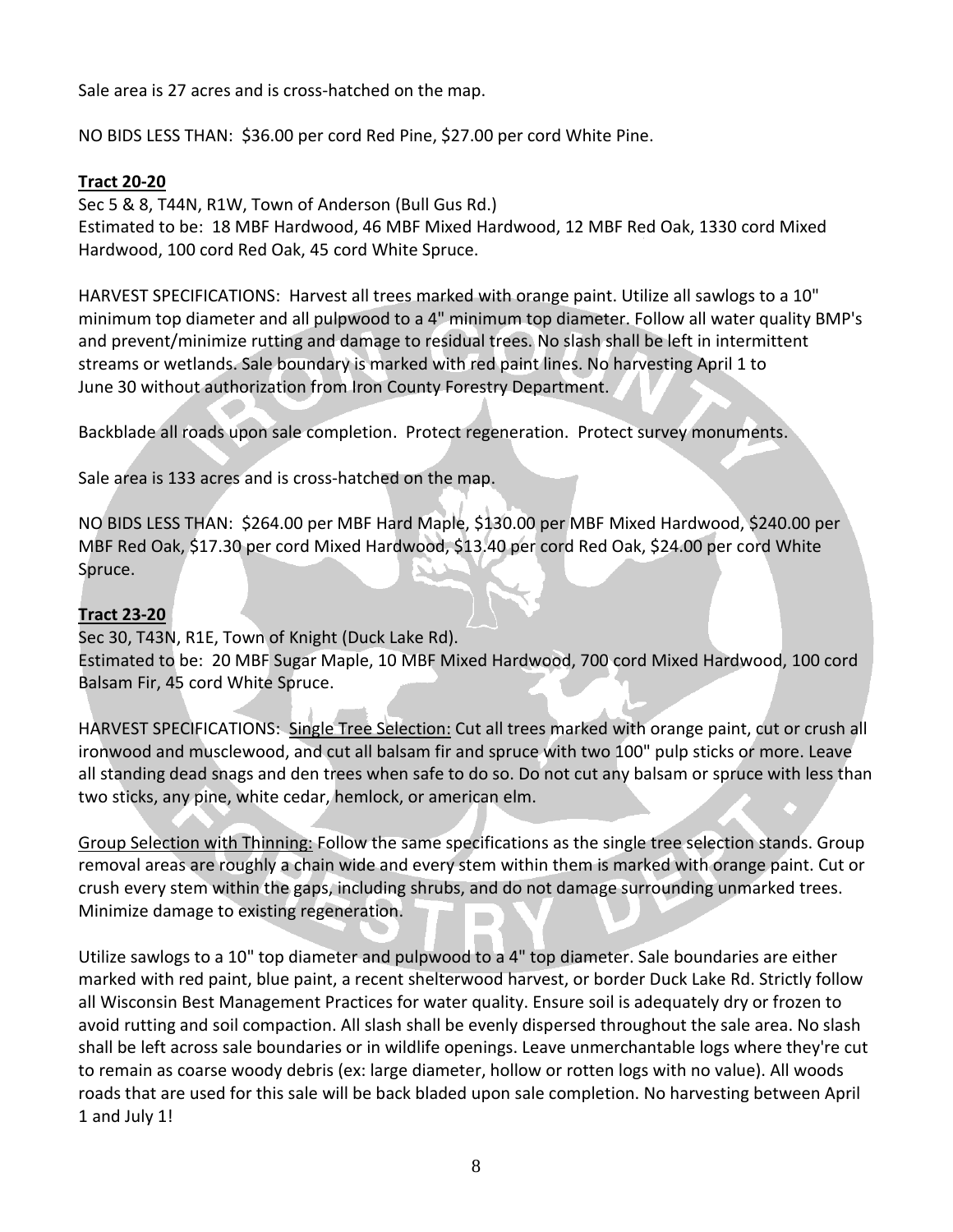The sale area is 80 acres and is cross hatched on the map.

NO BIDS LESS THAN: \$275.00 per MBF Sugar Maple, \$135.00 per MBF Mixed Hardwood, \$18.00 per cord Mixed Hardwood, \$9.00 per cord Balsam Fir, \$15.00 per cord White Spruce.

### **Tract 1-21**

Sec 4, T43N, R1E, Town of Knight (Crawford Pit Rd.)

Estimated to be: 25 MBF Sugar Maple, 41 MBF Mixed Hardwood, 3210 cord Mixed Hardwood, 60 cord Aspen, 40 cord Balsam Fir, 40 cord Spruce, 50 cord Basswood.

HARVEST SPECIFICATIONS: Harvest all trees marked with orange paint along with all aspen, balsam fir, and spruce. Utilize pulpwood to a 4 inch top diameter, sawlogs to a minimum 10 inch top diameter. Follow the BMP's and prevent/minimize rutting along with damage to residual trees. Harvest will not take place from April 1<sup>st</sup> through July 1<sup>st</sup>. Sale boundaries is solid red line.

The sale area is 279 acres and is cross-hatched on the map.

NO BIDS LESS THAN: \$275.00 per MBF Sugar Maple, \$135.00 per MBF Mixed Hardwood, \$18.00 per cord Mixed Hardwood, \$18.00 per cord Aspen, \$9.00 per cord Balsam Fir, \$25.00 per cord Spruce, \$5.00 per cord Basswood.

## **Tract 2-21**

Sec 31, T45N, R1E; Sec 25 & 26, T45N, R1W, Town of Anderson (O'Brein Lake Rd.) Estimated to be: 26 MBF Sugar Maple, 80 MBF Mixed Hardwood, 2650 cord Mixed Hardwood, 270 cord Aspen, 90 cord Balsam Fir, 155 cord Spruce, 160 cord Basswood.

HARVEST SPECIFICATIONS: Area 1 (108 acres) Harvest only trees with at least 100 inch pulpstick. Leave all elm, oak, cedar, hemlock, and pine. Utilize pulpwood to a 4 inch top diameter, sawlogs to a minimum 10 inch top diameter. Follow the BMP's and prevent/minimize rutting along with damage to residual trees. Sale boundaries for the two east units are two red dots and for the south unit is a solid red line.

Area 2 (179 acres) Harvest all trees marked with orange paint along with all aspen and spruce. Utilize pulpwood to a 4 inch top diameter, sawlogs to a minimum 10 inch top diameter. Follow the BMP's and prevent/minimize rutting along with damage to residual trees. Harvest will not take place from April 1st through July  $1<sup>st</sup>$ . Sale boundaries is solid red line.

The sale area is 287 acres and is cross-hatched on the map.

NO BIDS LESS THAN: \$275.00 per Sugar Maple, \$135.00 per MBF Mixed Hardwood, \$18.00 per cord Mixed Hardwood, \$18.00 per cord Aspen, \$9.00 per cord Balsam Fir, \$25.00 per cord Spruce, \$5.00 per cord Basswood.

### **Tract 3-21**

Sec 23, 24, 25 & 26, T46N, R1E, Town of Kimball (Valley Rd.) Estimated to be: 191 MBF Sugar Maple, 27 MBF Mixed Hardwood, 1775 cord Mixed Hardwood, 380 cord Aspen, 80 cord Basswood.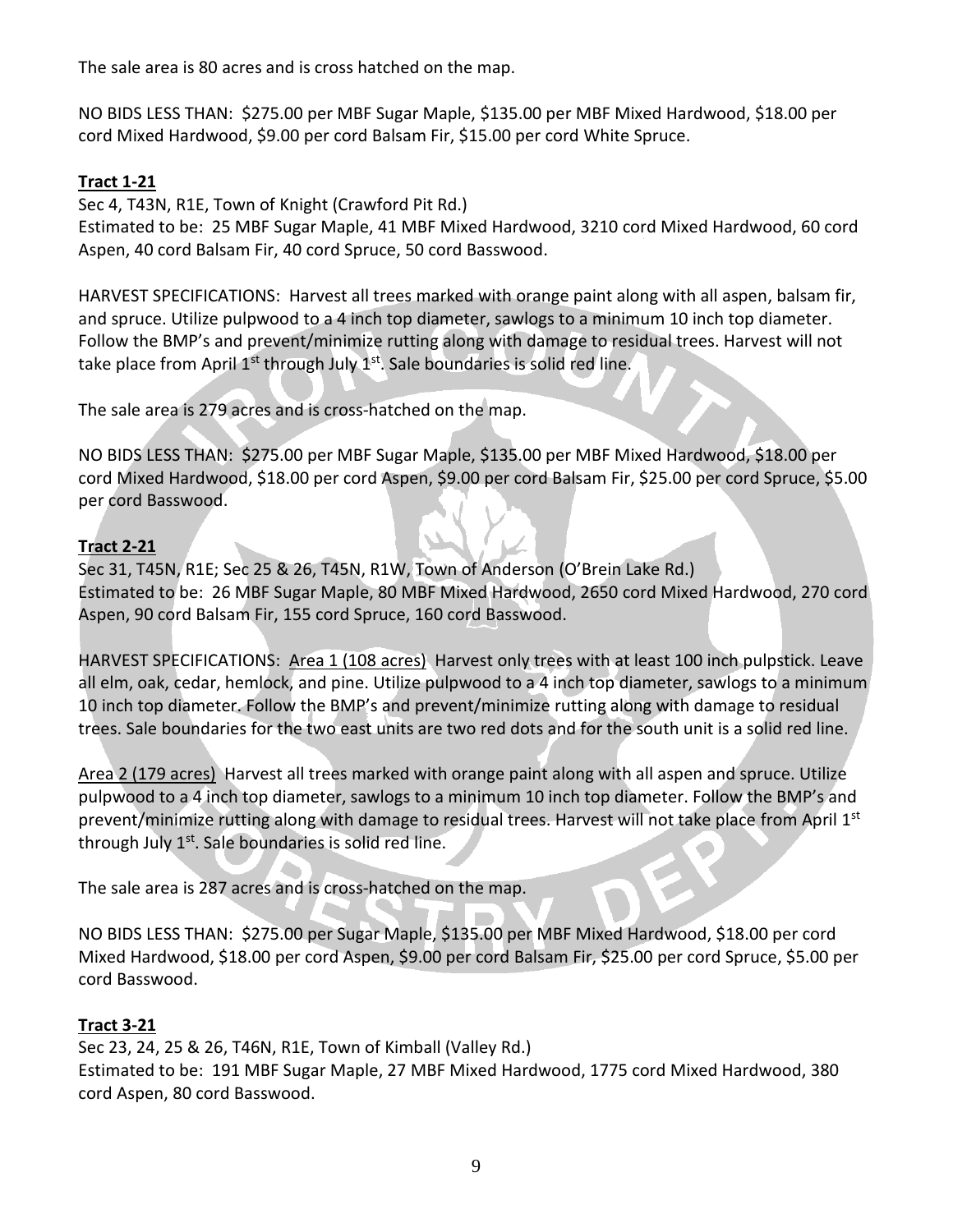HARVEST SPECIFICATIONS: Harvest all trees marked with orange paint along with all aspen and white birch. Utilize pulpwood to a 4 inch top diameter, sawlogs to a minimum 10 inch top diameter. Follow the BMP's and prevent/minimize rutting along with damage to residual trees. Harvest will not take place from April 1<sup>st</sup> through July 1<sup>st</sup>. Sale boundaries is solid red line. Also the cross country ski trail runs along the parts of the southern boundary, this must be kept clean of any debris and ruts.

The sale area is 271 acres and is cross-hatched on the map.

NO BIDS LESS THAN: \$275.00 per MBF Sugar Maple, \$135.00 per MBF Mixed Hardwood, \$14.40 per cord Mixed Hardwood, \$14.60 per cord Aspen, \$5.00 per cord Basswood.

### **Tract 4-21**

Sec 22 & 27, T46N, R1E, Town of Saxon (Boomer Creek Rd.) Estimated to be: 74 MBF Sugar Maple, 29 MBF Mixed Hardwood, 910 cord Mixed Hardwood, 10 cord Aspen, 10 cord Balsam Fir, 435 cord Basswood.

HARVEST SPECIFICATIONS: Harvest all trees marked with orange paint along with all aspen, balsam fir, and white birch. Utilize pulpwood to a 4 inch top diameter, sawlogs to a minimum 10 inch top diameter. Follow the BMP's and prevent/minimize rutting along with damage to residual trees. Harvest will not take place from April  $1^{st}$  through July  $1^{st}$ . Sale boundaries are solid two red dots.

The sale area is 149 acres and is cross-hatched on the map.

NO BIDS LESS THAN: \$275.00 MBF Sugar Maple, \$135.00 per MBF Mixed Hardwood, \$18.00 per cord Mixed Hardwood, \$18.00 per cord Aspen, \$9.00 per cord Balsam Fir, \$5.00 Basswood.

### **Tract 5-21**

Sec 21, T44N, R2E, Town of Carey (Island Lake Rd.) Estimated to be: 8 MBF Mixed Hardwood, 6 MBF Hard Maple, 750 cord Mixed Hardwood, 525 cord Aspen, 150 cord Spruce, 45 cord Balsam Fir.

HARVEST SPECIFICATIONS: Cut all trees 2" and up except for elm, oak, hemlock, and pine. Utilize pulpwood to a 4" top diameter sawlogs to a 10" top diameter. Sale boundaries are Island Lake road to the north and red lines around sale area. Any new forest road location and construction is subject to review and approval and all roads will be back bladed upon sale completion. Follow all BMP's. Sale will be free of litter at all times. All slash will remain within cutting area. Decking on Island Lake road will only be granted by town supervisor. No cutting from March 15<sup>th</sup> to May 31<sup>st</sup>.

The sale area is 66 acres and is cross-hatched on the map.

NO BIDS LESS THAN: \$135.00 per MBF Mixed Hardwood, \$275.00 per MBF Hard Maple, \$18.00 per cord Mixed Hardwood, \$18.00 per cord Aspen, \$25.00 per cord Spruce, \$9.00 per cord Balsam Fir.

### **Tract CL 1-21**

Sec 2, T46N, R1E, Town of Kimball (Lakehead Rd/US 2) Estimated to be: 1 MBF Mixed Hardwood, 275 cord Mixed Hardwood, 225 cord Aspen, 35 cord Basswood, 10 cord Balsam Fir.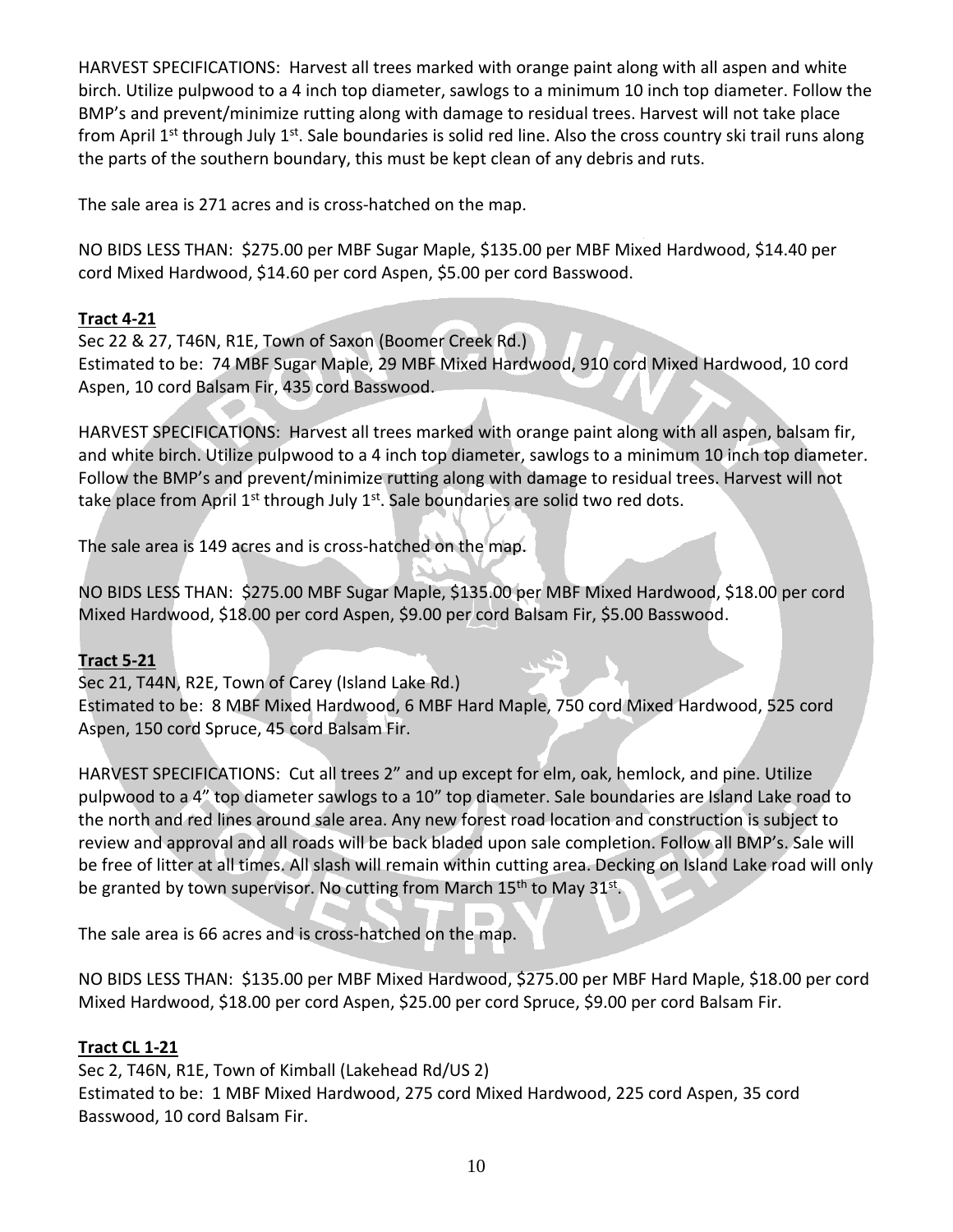HARVEST SPECIFICATIONS: Cut all trees 2" and up except for elm, oak, and pine. Utilize pulpwood to a 4" top diameter sawlogs to a 10" top diameter. Sale boundaries are blue lines to the south and west, Lakehead road to the east and US Highway 2 to the north. Any new forest road location and construction is subject to review and approval and all roads will be back bladed upon sale completion. Follow all BMP's. Sale will be free of litter at all times. All slash will remain within cutting area. Decking on Lakehead road will only be granted by town supervisor. No seasonal restrictions.

Forest products on this sale are non-certified.

The sale area is 73 acres and is cross-hatched on the map.

NO BIDS LESS THAN: \$135.00 per MBF Mixed Hardwood, \$18.00 per cord Mixed Hardwood, \$18.00 per cord Aspen, \$5.00 per cord Basswood, \$9.00 per cord Balsam Fir.

### **Tract 6-21**

Sec 21 & 22, T44N, R2E, Town of Carey (Island Lake Rd.) Estimated to be: 1 MBF Mixed Hardwood, 2030 cord Aspen, 195 cord Mixed Hardwood, 25 cord White Spruce, 25 cord Balsam Fir.

Harvest all aspen, mixed hardwood, white spruce, and balsam fir 2 inches and larger in diameter. Do not cut hemlock, cedar, pine, black spruce, or tamarack. Utilize all sawlogs to a 10'' minimum top diameter and all pulpwood to a 4'' minimum top diameter. Follow all water quality BMP's and prevent/minimize rutting. No slash shall be left in wetlands or across blue property lines. Leave snags and den trees standing when safe to do so. The sale boundary is red paint lines and Island Lake Rd, as indicated on the map. Harvesting shall take place under frozen or dry conditions only.

Snowmobile trail must remain open and free of ruts and logging debris. Keep Island Lake Rd free of logging debris. Backblade all roads and landings upon sale completion

The sale area is 81 acres and is cross-hatched on the map.

NO BIDS LESS THAN: \$135.00 per MBF Mixed Hardwood, \$19.40 per cord Aspen, \$19.40 per cord Mixed Hardwood, \$27.00 per cord White Spruce, \$9.40 per cord Balsam Fir.

#### **Tract 7-21**

Sec 14, T44N, R1W, Town of Anderson (Shirley Lake Rd) Estimated to be: 5 MBF Hard Maple, 6 MBF Mixed Hardwood, 1125 cord Mixed Hardwood, 35 cord White Spruce, 15 cord Balsam Fir.

HARVEST SPECIFICATIONS: Harvest all trees marked with orange paint and all aspen and balsam fir with at least one 100'' pulp stick. Utilize all sawlogs to a 10'' minimum top diameter and all pulpwood to a 4'' minimum top diameter. Follow all water quality BMP's and prevent/minimize rutting and damage to residual trees. Sale boundary is marked with red paint lines. No harvesting April 1 through June 30 without authorization from Iron County Forestry Department.

No slash shall be left in wetlands or intermittent streams. Back blade all roads upon sale completion. Protect regeneration.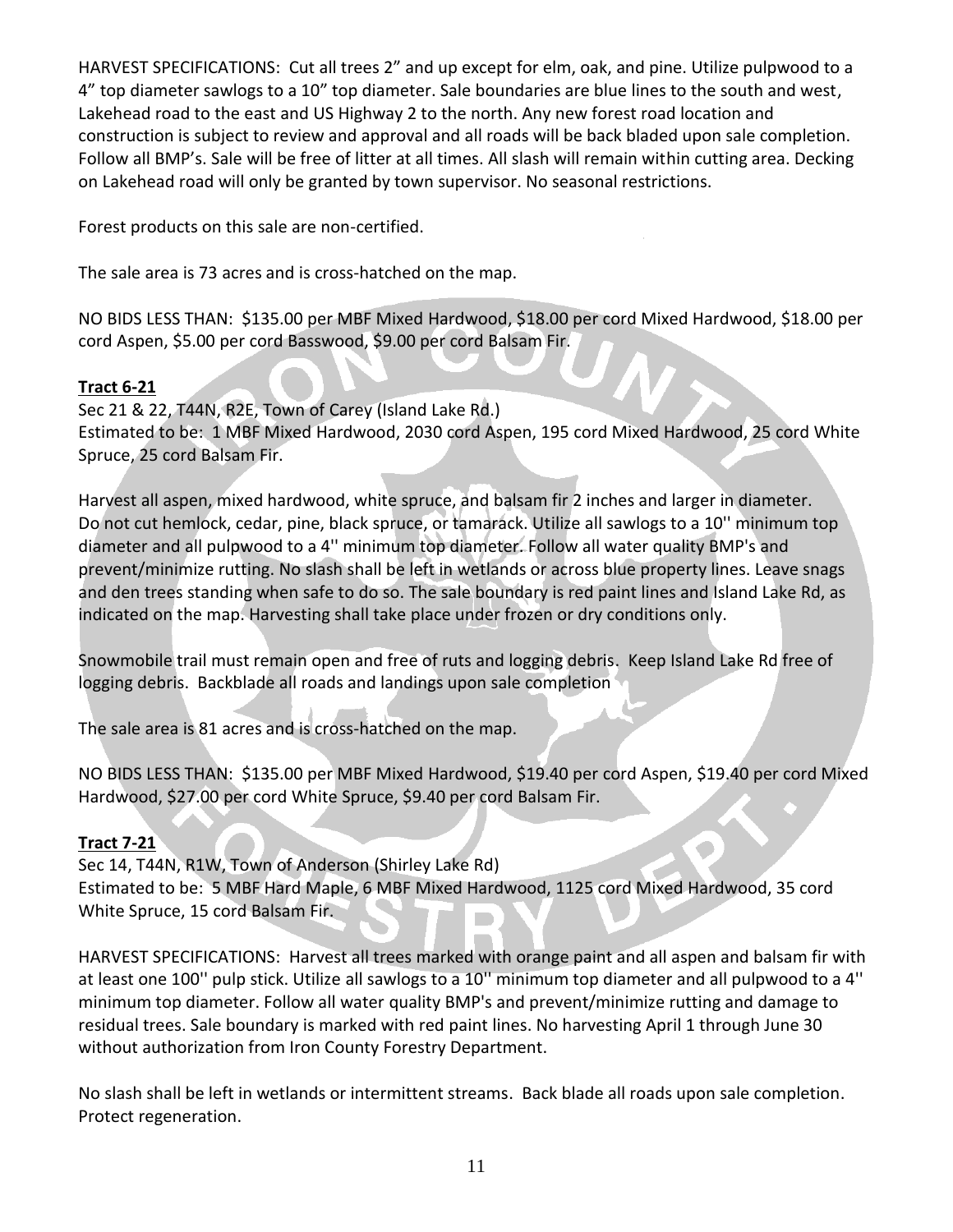The sale area is 95 acres and is cross-hatched on the map.

NO BIDS LESS THAN: \$264.00 per MBF Hard Maple, \$130.00 per MBF Mixed Hardwood, \$17.30 per cord Mixed Hardwood, \$24.00 per cord White Spruce, \$8.60 per cord Balsam Fir.

## **Tract 8-21**

Sec 22 & 23, T44N, R3E, Town of Oma (CTH G)

Estimated to be: 6 MBF Mixed Hardwood, 560 cord Mixed Hardwood, 610 cord Aspen, 80 cord Balsam Fir, 190 cord Spruce.

HARVEST SPECIFICATIONS: Harvest everything 2 inches dbh and up, except for oak, tamarack, elm, cedar, hemlock, and pine. Utilize pulpwood to a 4 inch top diameter, sawlogs to a minimum 10 inch top diameter. Follow the BMP's and prevent/minimize rutting along with damage to residual trees. Sale boundaries are two red dots and beaver ponds.

The sale area is 57 acres and is cross-hatched on the map.

NO BIDS LESS THAN: \$135.00 per MBF Mixed Hardwood, \$18.00 per cord Mixed Hardwood, \$18.00 per cord Aspen, \$9.00 per cord Balsam Fir, \$21.00 per cord Spruce.

## **Tract 9-21**

Sec 8 & 9, T43N, R1E, Town of Knight (Crawford Rd.) Estimated to be: 7 MBF Mixed Hardwood, 560 cord Mixed Hardwood, 1030 cord Aspen, 115 cord Balsam Fir, 10 cord Spruce.

HARVEST SPECIFICATIONS: Harvest only trees 5 inches dbh and greater, do not harvest tamarack, elm, oak, cedar, hemlock, pine, and ash less than 12 inches dbh. Utilize pulpwood to a 4 inch top diameter, sawlogs to a minimum 10 inch top diameter. Follow the BMP's and prevent/minimize rutting along with damage to residual trees. Sale boundaries are two red dots. If there is a bulldozer on sale it will be required to scalp off game opening within the sale boundary. Also keep road going to game opening free off tops and ruts.

The sale area is 73 acres and is cross-hatched on the map.

NO BIDS LESS THAN: \$135.00 per MBF Mixed Hardwood, \$18.00 per cord Mixed Hardwood, \$18.00 per cord Aspen, \$9.00 per cord Balsam Fir, \$15.00 per cord Spruce.

## **Tract 10-21**

Sec 15, T44N, R2E, Town of Carey; Sec 16, T44N, R2E, Town of Pence (Island Lake/Hogsback Rd) Estimated to be: 11 MBF Sugar Maple, 5 MBF Mixed Hardwood, 800 cord Mixed Hardwood, 430 cord Aspen, 40 cord Balsam Fir, 70 cord Spruce.

HARVEST SPECIFICATIONS: Harvest everything 2 inches dbh and up, except for elm, tamarack, oak, cedar, hemlock, and pine. Utilize pulpwood to a 4 inch top diameter, sawlogs to a minimum 10 inch top diameter. Follow the BMP's and prevent/minimize rutting along with damage to residual trees. Sale boundaries are two red dots.

The sale area is 57 acres and is cross-hatched on the map.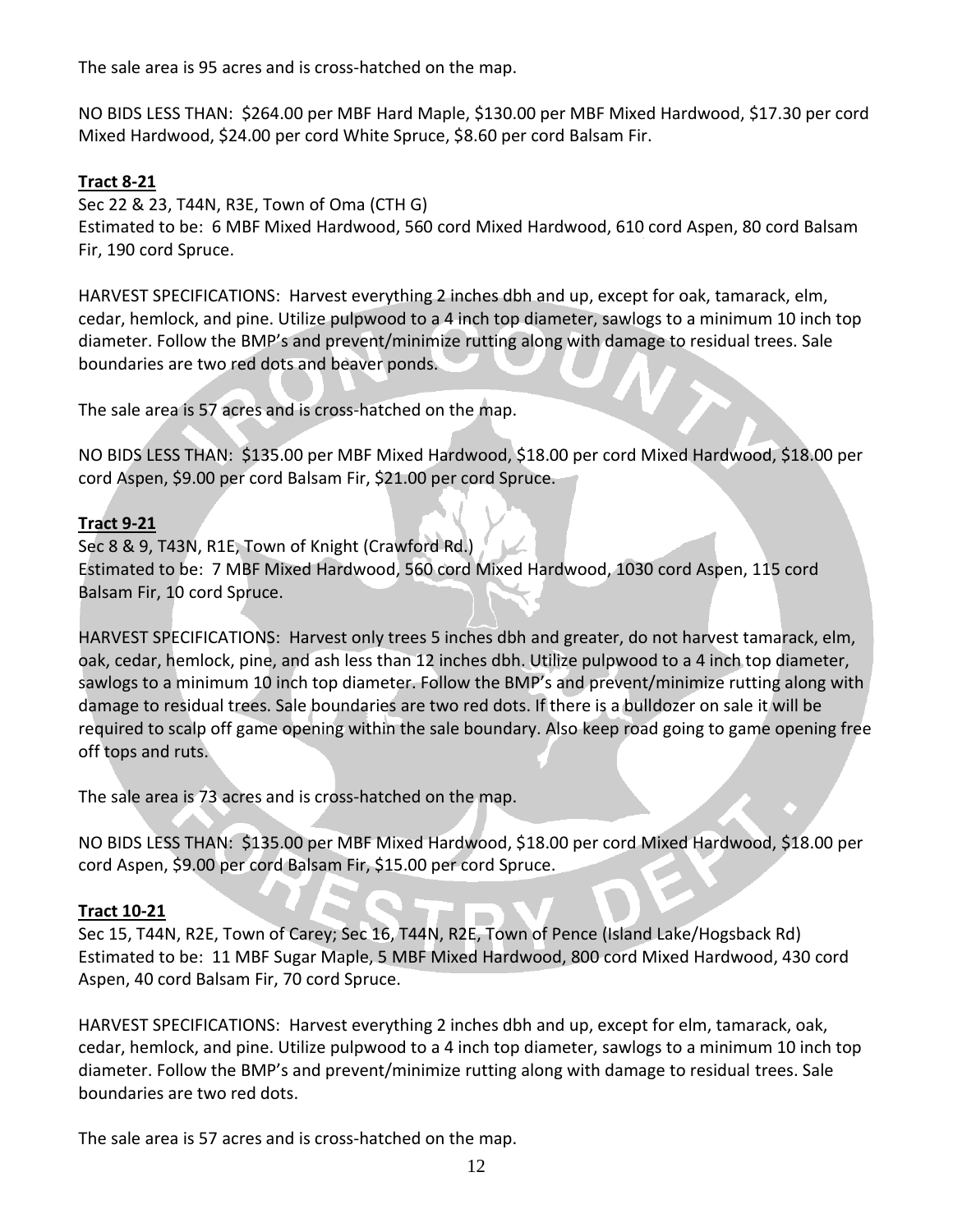NO BIDS LESS THAN: \$275.00 per MBF Sugar Maple, \$135.00 per MBF Mixed Hardwood, \$18.00 per cord Mixed Hardwood, \$18.00 per cord Aspen, \$9.00 per cord Balsam Fir, \$20.00 per cord Spruce.

## **Tract 11-21**

Sec 24, T46N, R1E, Town of Kimball (Valley Rd)

Estimated to be: 45 MBF Hard Maple, 10 MBF Basswood, 7 MBF Red Oak, 1 MBF Mixed Hardwood, 485 cord Mixed Hardwood, 50 cord Basswood, 30 cord Aspen.

HARVEST SPECIFICATIONS: Cut all orange marked hardwood and basswood, all aspen and all ironwood. Utilize pulpwood to a 4" top diameter sawlogs to a 10" top diameter. Sale boundaries are red lines around entire sale area. Any new forest road location and construction is subject to review and approval and all roads will be back bladed upon sale completion. Follow all BMP's. Sale will be free of litter at all times. All slash will remain within cutting area. No cutting from April 1<sup>st</sup> to July 1<sup>st</sup>.

The sale area is 67 acres and is cross-hatched on the map.

NO BIDS LESS THAN: \$275.00 per MBF Hard Maple, \$135.00 per MBF Basswood, \$250.00 per MBF Red Oak, \$135.00 per MBF Mixed Hardwood, \$18.00 per cord Mixed Hardwood, \$5.00 per cord Basswood, \$18.00 per cord Aspen.

## THE FOLLOWING RESTRICTIONS APPLY TO ALL THE PRECEDING SALES:

\*\*\*\*\*\*\*\*\*\*\*\*\*\*\*\*\*\*\*\*\*\*\*\*\*\*\*\*\*\*\*\*\*\*\*\*

All forest roads and recreation trails must be kept free of logging materials during logging operations and as a condition of close out. Some of these materials have a restriction against skidding or cutting during the months of April, May, and June, and will be enforced. **Every species / product listed MUST have a bid price equal to or greater than the advertised minimum bid price!** Bidders are required to deposit 10% of the total bid value which can be used as the 10% performance bond. Successful bidders will be required to make a 15% down payment before they will be allowed to start their sales or within 6 months of bid opening.

- **15% of the total bid value** for sales greater than \$10,000 in bid value.
- The entire bid value for sales with a bid value under \$10,000.
- *90% of the bid value for purchasers who have previously failed to make timely payments.*

The Purchaser will have the option, at the Seller's discretion, to prepay for scale tickets.

### Bidders who have previously had Iron County timber sale contracts in default or suspended may be required to deposit 100% of the total bid value.

Contractors who choose to use the haul ticket scaling system, for pulpwood, will be held completely responsible for compliance with all rules established for this scaling method by the Iron County Forestry Committee. Copies of Iron County's haul ticket scaling rules can be obtained from the Forestry Office.